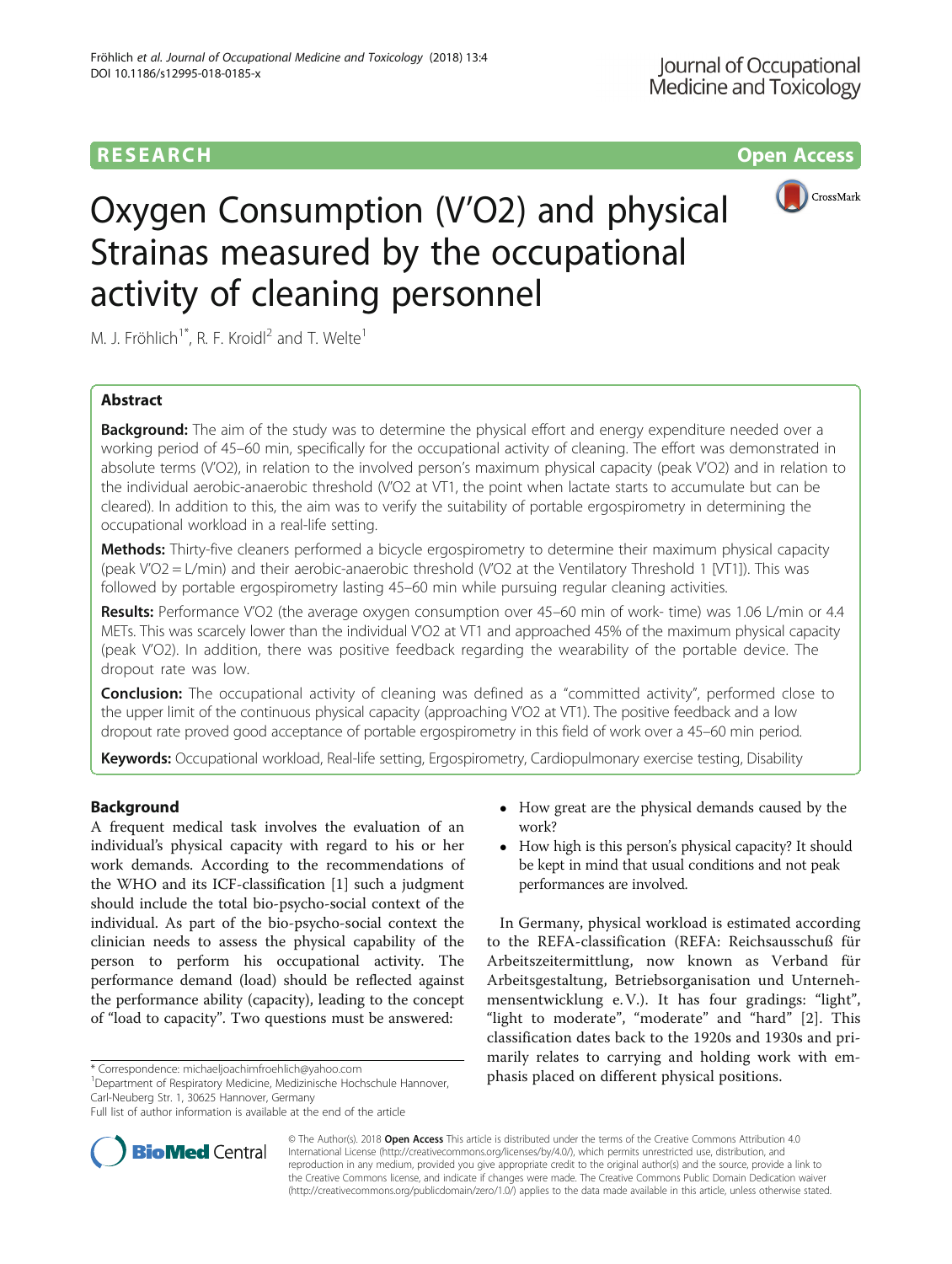In order to gain better and more concrete information as well as numeric values for performance demands, studies on energy consumption in diverse professional sectors were carried out in the 1950s and 1960s [\[3](#page-5-0)–[6](#page-5-0)]. Oxygen uptake (V'O2 in L/min) was determined as the central measured parameter, providing energy consumption (in kcal) via the caloric equivalent. The measurements did not exclusively monitor conditions at the actual workplace (i.e. field tests) but were mostly carried out in standardised settings.

Energy expenditure is also the basis of the compendium of physical activities as compiled by Ainsworth et al. [\[7](#page-5-0), [8](#page-5-0)]. This compendium takes the metabolic rate obtained during quiet sitting down (resting period) as the standard metabolic rate. It is assigned a valued with 1 MET (4184 kJ/kg body weight/h). The compendium lists 605 specific activities. The activities are classified according to the number of MET needed to perform them and classifies activities in terms of light, moderate or vigorous intensity activities. For example, "interior cleaning" is valued 3,01 MET. The compendium was compiled to standardize and classify the physical intensity of activities in previously done research. It is based on data acquired before the 1990's, before the use of portable ergospirometry. It does not take individual variation (for example: fitness levels or medical disabilities) into account.

According to pertinent literature and widely accepted consent in occupational medicine, a person can be declared "fit for work" if the continuous workload does not exceed 40% of the individual's peak V'O2. The aerobic-anaerobic threshold is regarded as the upper limit of the continuous physical performance capacity [[9](#page-5-0)–[14](#page-5-0)].

Given the possibilities of portable ergospirometry, we have a new and precise way to ascertain physical workload under authentic working conditions. It is important to demonstrate the workload in relation to the maximal capacity ("load to capacity"). Portable ergospirometry has been used in the field of occupational medicine. Among other fields it has been used in research pertaining to firefighters, in forestry and in the military [[15](#page-5-0)– [18\]](#page-5-0). Most of the common occupations have however not been investigated and not all studies were done in reallife settings (i.e. how does marching on an indoor treadmill relate to a field march in battle, or do firefighters experience the same amount of stress when performing a pre-trainer practise routine in comparison with a real firefight). In one recent study concerning municipal refuse collectors the "load to capacity" was evaluated by use of portable ergospirometry in a real-life setting [\[19](#page-5-0)]. The implementation of portable ergospirometry in daily practice remains an area of interest that needs to be evaluated further. Its use is not yet standard in determining the workload of an individual.

## Study goal

The goal of this study was firstly to determine in a group of cleaning personnel how great the physical performance needs to be to carry out cleaning work and how this activity is related to the actual maximum performance capacity and the aerobic-anaerobic threshold.

Secondly, our study focussed on determining if portable ergospirometry is suited for displaying the actual workload in a workplace related field test.

# **Methods**

# Participants and study design

Employees were recruited from the cleaning departments of rehabilitation centres on the island of Borkum as well as employees from several hotels and guest houses. All participants were of good health and gave informed consent before study entry. The study was presented to and approved by the ethical committee of the "Medizinische Hochschule Hannover". Included were persons ranging in age from 18 to 65 years.

## Measurements

At first the maximum physical capacity (peak V'O2) was determined by an exhaustive bicycle ergospirometry. This was done in the facilities of the "Knappschaft-Bahn-See" rehabilitation centre. A Ganshorn Power Cube LF8, 5F paired with an Ergoline Ergometrics 900 ergometer in a semi-recumbent position was used. A Radiometer Copenhagen ABL700 was used to conduct capillary blood gas analyses.

The exhaustive bicycle ergospirometries were carried out according to current clinical practise [\[20](#page-6-0)–[22\]](#page-6-0). They were scheduled either early in the morning or early in the afternoon. The following test protocol was used: After 3 min of rest and 3 min of unloaded pedalling at 60 rpm, the workload was started at 25 watts. The workload was increased gradually in intervals of one minute. The increases were estimated according to the person's prevailing physical abilities and with the help of tables, formulas and clinical experience in order to reach exhaustion after about 10 [\[8](#page-5-0)–[15\]](#page-5-0) min. Every subject had an individual testing protocol. Physical exhaustion was determined by clinical judgement, by use of the Borg Scale and by passing the aerobe-anaerobe threshold, V'O2 at VT1 (Ventilatory Threshold 1) [\[21](#page-6-0)], the point when lactate starts to accumulate but can be cleared. Capillary blood gas analyses were conducted at rest and close to exhaustion. The results were compiled in tables and depicted in the 9-panel plot according to Wasserman [[20, 21](#page-6-0)]. The individual aerobic-anaerobic threshold was assessed predominantly with the use of panels 5, 6 and 9. As reference values, we used data from Wasserman and Jones [[20\]](#page-6-0). All results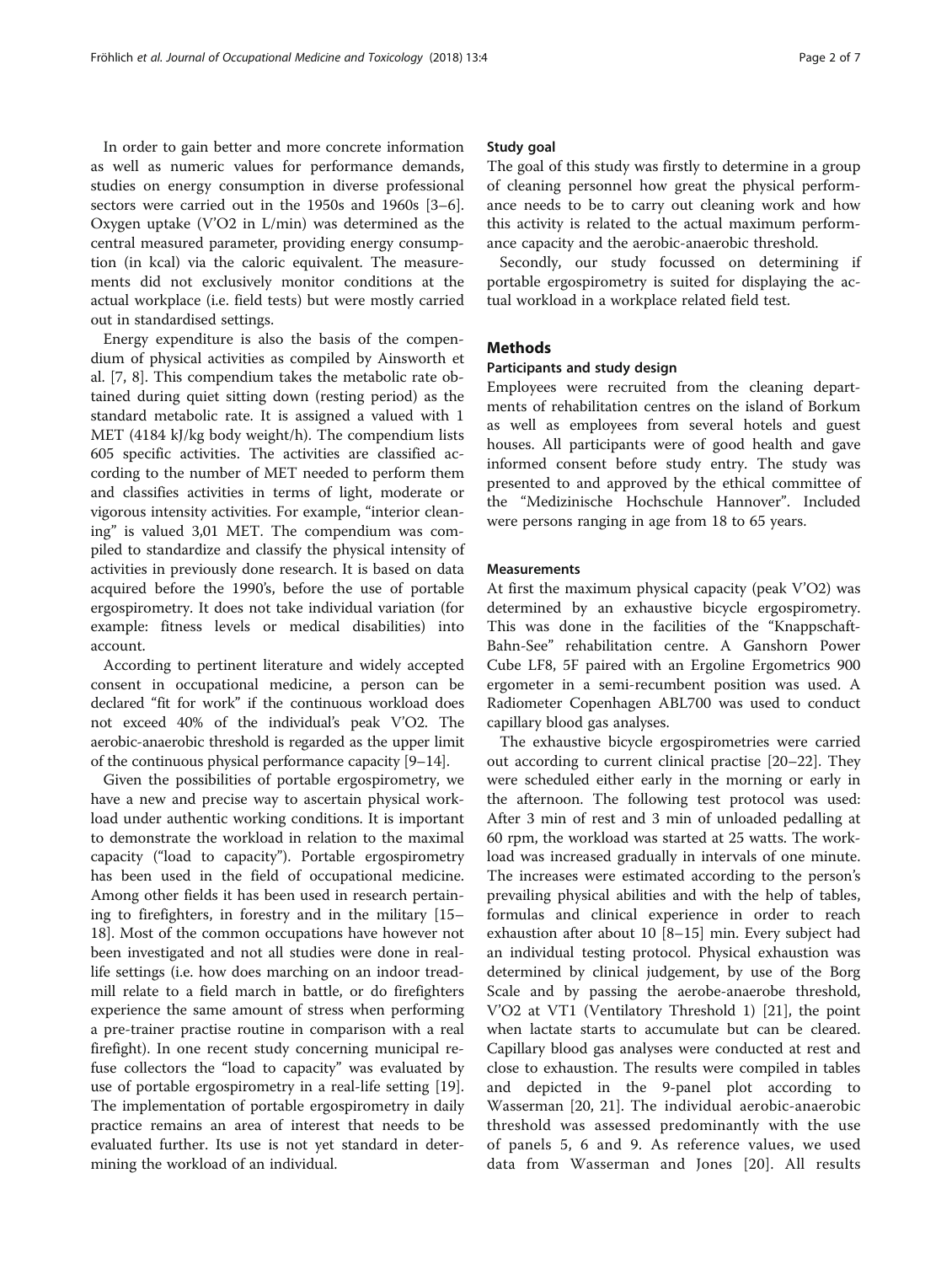were reviewed and validated by the second investigator. (Fig. 1).

At a later stage, the tests were continued by using portable ergospirometry while the cleaners carried out their cleaning work, the "field test". The cleaners were accompanied to their actual workplace and were monitored during their usual, daily work routine. After applying the portable ergospirometry device and measuring for 2–5 min at rest, the cleaners resumed their regular work. The cleaners were asked to continue the work that they were doing at their usual pace. The specific tasks were not standardized. The aim was to measure the workload in a real-life setting. The work consisted mostly of mopping and vacuuming floors, making beds and cleaning bedrooms as well as bathrooms. The aim was to record a period of between 45 and 60 min. The recording time variation was caused by work requirements. For example, recording continued until a subject had finished cleaning a specific section. (Fig. [2\)](#page-3-0).

The Metamax 3B device® by Cortex, Leipzig, was used along with a pulsar pulse belt by Pulsar®. The Metamax 3B device<sup>®</sup> consists of two approximately 10 cm  $\times$  8 cm  $\times$  5 cm size parts which are connected by a cable. The cable is hung around the neck and the parts are attached with a harness to the front of the chest. The device itself weighs about 500 g. A mask, made of soft silicone, is placed with an elastic belt system over the face. A sensor piece fits onto the mask and connects to the chest device. The collected data can be stored in the device

and/or sent wirelessly to a normal PC. The field test was only performed on persons who had previously undergone stationary ergospirometry without complications.

## Statistical analysis

We compiled and analysed the data with the use of Microsoft Excel 2013 (v15.0) and its statistical calculators (Microsoft Redmond campus, Redmond, Washington, United States). Categorical variables are shown as numbers (n) and percentages (%). Continuous variables are shown as mean ± SD, unless indicated otherwise. For comparisons a two-sided paired t-test was used as appropriate. All reported p-values are two-sided unless indicated otherwise; p-values < 0.05 were considered statistically significant.

# Results

Altogether 44 persons were recruited. Due to 9 dropouts (20%) a total of 35 subjects, 4 men (11%) and 31 women (89%) made up the test group. No prioritising in terms of sex was made. The mean age was 37.4 years (Standard Deviation,  $SD = 9.6$ ) the median 37 years (Interquartile Range, IQR = 31–45). The mean height was 169 cm (SD 7.8), the median  $168$  cm (IQR = 163-172.5). The mean weight was 66 kg (SD = 18.3), the median 69 kg (IQR = 64–83). The mean BMI was 23.1 kg/m<sup>2</sup> (SD = 5.8), the median  $25.8 \text{ kg/m}^2$  (IQR =  $23.2-27.95$ ). The mean recorded

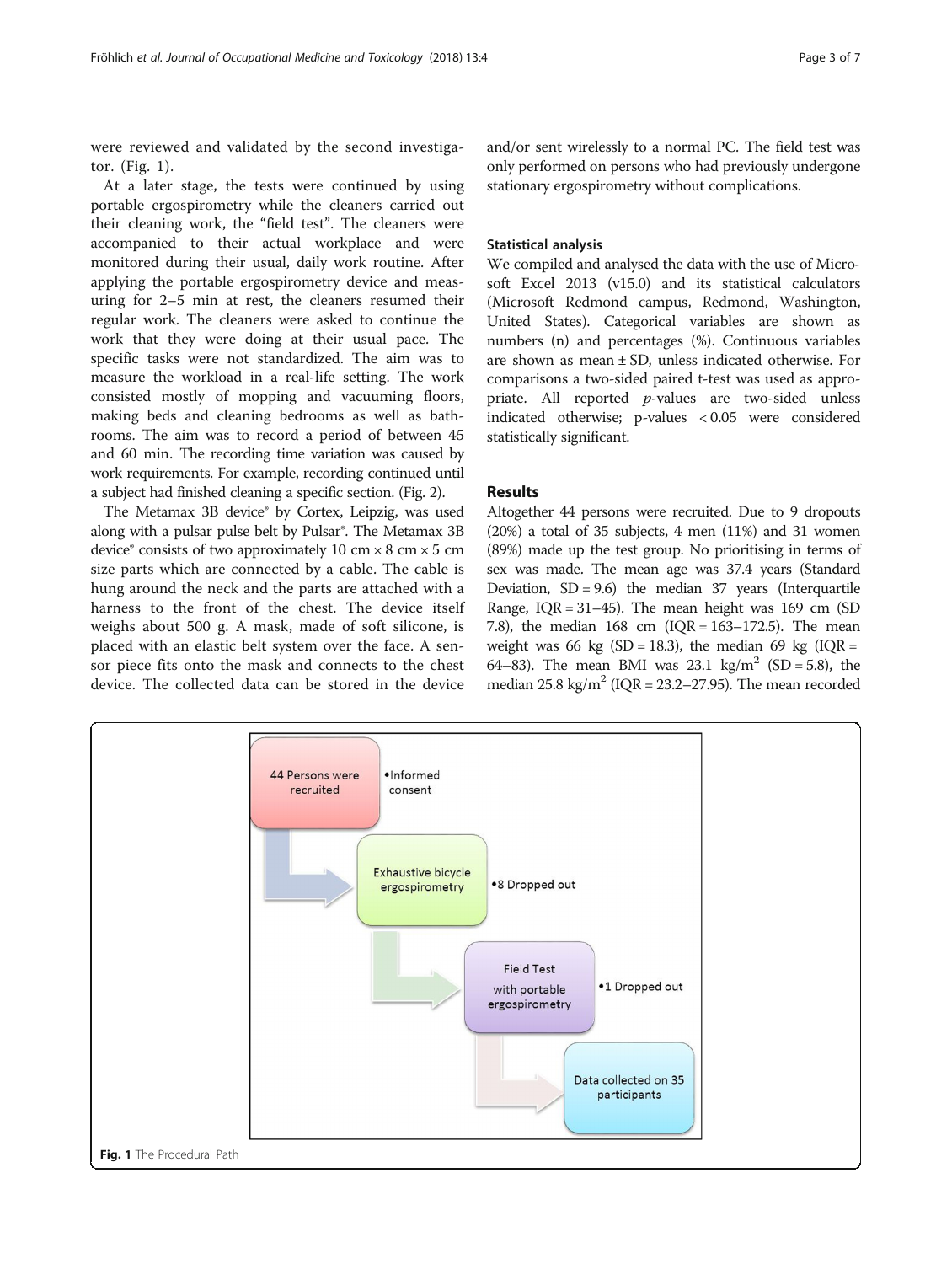time in the field test was 52 min (SD 10.7), the median 50 min (IQR = 48–55).

It is noteworthy that the method of portable ergospirometry was well tolerated and accepted. Minor complaints such as increased sweating and oral dryness were reported in half of the cases. Work mobility was only slightly impaired. Altogether (stationary and portable ergospirometry combined) nine participants opted out. Reasons given were claustrophobia (four participants), the participant relocated (one), restriction of free movement during work (two participants) and revocation of consent without reason (two participants). The acceptance of these investigations by the working environment resulted in mixed responses: the appearance of an employee wearing a mask was (understandably) unusual and sometimes a cause for concern among bystanders. These concerns were, however, dealt with easily by the attending investigator.

The results showed that the resting V′O2 obtained during the bicycle ergospirometry compared well with the resting V′O2 measured before the field test.

 Bicycle ergospirometry: mean resting V′O2 0.38 L/min (SD = 0.11), median 0.35 L/min

 $(IOR = 0.31 - 0.41)$ 

 Portable ergospirometry: mean resting V′O2 0.38 L/ min (SD = 0,12), median 0.41 L/min (IOR =  $0.32-046$ )

A paired t-test revealed  $p = 0.19$ , stating no statistically relevant difference.

The mean peak V'O2 gained from bicycle ergospirometry was 2.06 L/min  $(SD = 0.54)$  or 28 ml/kg/min  $(SD = 7.4)$ . The median peak V'O2 was 1.9 L/min  $( IQR = 1.78 - 2.16)$  or 26 ml/kg/min  $( IQR = 23 - 28)$ . It corresponds to approximately 9 MET.

The mean V'O2 at VT1 (gained from bicycle ergospirometry) was 1.28 L/min (SD 0.34). Median V'O2 at VT1 was  $1.25$  L/min (IOR =  $1-1.48$ ).

To qualify the data, we introduced two terms:

- Performance V'O2: Total oxygen consumption while carrying out the work. This value includes the oxygen consumption at rest in addition to V'O2 allocated to the specific workload. The mean performance V'O2 was 1.06 L/min  $(SD = 0.24)$ , the median performance V'O2 was 1.02 L/min  $(IOR = 0.92 - 1.19)$ . This corresponds to approximately 4.5 MET.
- Work V'O2: Additional oxygen consumption needed to perform work, not including the oxygen consumption needed for basal metabolism. The mean work V'O2 was  $0.68$  L/min (SD = 0.19), the median work V'O2 was 0.65 L/min (IQR = 0.6–0.79). Therefore, the mean work-specific energy demand was calculated at  $(0.68 \times 4.82) \approx 3.3$  kcal/min [\[21\]](#page-6-0). This is the energy expenditure needed for this specific professional activity.

Stationary semi-recumbent bicycle ergospirometry is not entirely suitable for determining the maximum physical capacity in relation to the measurements gained with a portable device. This is due to peak V'O2 being higher when weight-bearing activities are performed as opposed to non-weight-bearing activities [[23](#page-6-0)–[25](#page-6-0)]. We increased the peak V'O2 value as determined with the bicycle ergospirometry (non-weight-bearing activity) by 15% to 2.37 L/min in order to compare it with the "field test" of cleaning work (weight-bearing activity). The cleaner's workload amounted to 45% of the maximum available physical capacity. Performance V'O2 reached 90% of the V'O2 at VT1.

A t-test between performance V'O2 and V'O2 at VT1 revealed  $p = 0.0015$ , confirming a statistically relevant difference. (Fig. [3\)](#page-4-0).

# **Discussion**

The physical workload of cleaning work, especially how this activity relates to the individual's actual maximum

<span id="page-3-0"></span>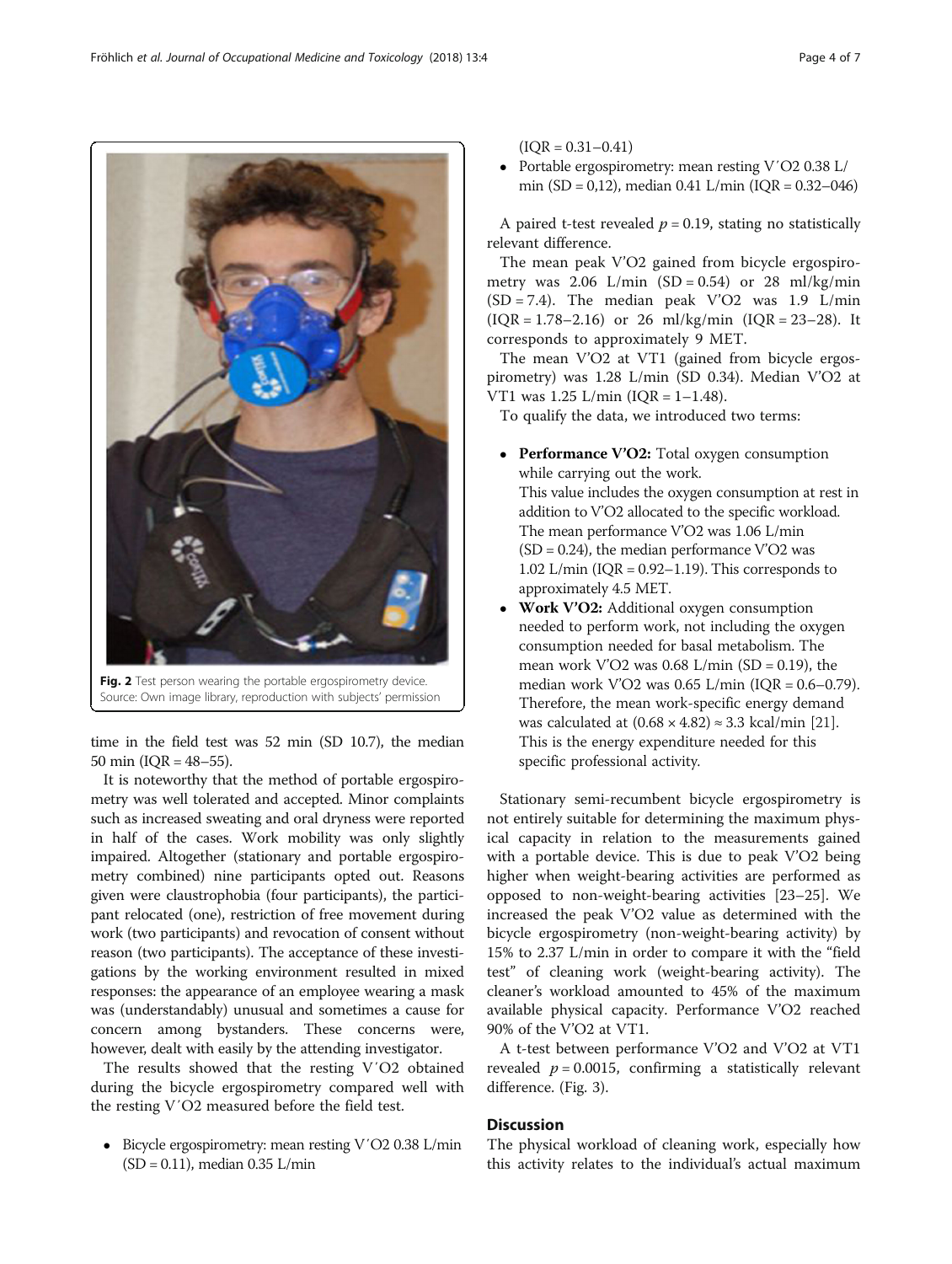<span id="page-4-0"></span>

performance capacity and the aerobic-anaerobic threshold was noticeably higher than expected. The performance V'O2 almost reached 45% of the peak V'O2 and 90% of the V'O2 at VT1. According to pertinent literature and widely accepted consent in occupational medicine, a continuous permanent workload of around 40% of peak V'O2 is seen as the upper limit of continuous physical performance capacity [[9](#page-5-0)–[14](#page-5-0)]. Cleaning work exceeded this value, but not by a large margin. The work was done just within the boundary of predominantly aerobic metabolism.

If we use the criteria of the Compendium of Physical Activities by Ainsworth et al. [[7, 8](#page-5-0)], our study showed that cleaning work could be classified as a moderate activity (3–6 MET) as it accounts for approximately 4.5 MET. Our study also showed the energy expenditure to be considerably higher than the assigned value of 3.01 MET (interior cleaning, 7, 8).

Work V'O2 is defined as the additional oxygen consumption needed to perform work, not including the oxygen consumption needed for the basal metabolism. This corresponds to a work-specific energy demand of approximately 3.3 kcal/min. This is relevant because if our results are compared with the studies completed during the 1950's and 1960's (Max Planck Institute, Dortmund) [[3](#page-5-0)–[6](#page-5-0)], we find that the results are very similar. With the technical possibilities available at that time, they measured the average energy consumption for cleaning work to be approximately 4 kcal/min.

Portable ergospirometry was suited for displaying the actual workload in field tests. The handling of the portable ergospirometry device turned out to be simple and intuitive. The measured values were plausible and the resting V′O2 compared well with that of the bicycle ergospirometry. The measurements were obtained without any complications. Mobility during the operation was marginally limited but restrictions were generally well tolerated. Claustrophobia seldom arose

and portable ergospirometry was indeed practical in this setting. It is, however, important to mention that portable testing was only carried out on persons who had already tolerated face masks during earlier bicycle ergospirometry. Furthermore, not all occupations allow this type of testing, e.g. a salesperson or a telephone operator in a call centre cannot be tested. Also, it was noted that a cleaner wearing the portable ergospirometry device did (at times) elicit quite a bit of curiosity amongst bystanders. These factors could prove to be restricting in terms of the utilisation of portable ergospirometry testing in occupational medicine. Wearing the portable ergospirometry device (the mask) is not comfortable (sweating, dry mouth) and testing over longer periods of an entire shift, e.g. 4–6 or 8 h, is therefore not feasible.

The stationary bicycle ergospirometry in semirecumbent position is not completely suitable for determining the maximum physical capacity in relation to the measurement done with the portable device. This is due to the difference in peak V'02 between weight-bearing and non-weight-bearing activities. Literature showed that a weight-bearing activity produces a higher peak V'O2 value of about 15% in comparison to a non-weight-bearing activity [[23](#page-6-0)–[25](#page-6-0)]. Having done the capacity measurements with an ergometer in semi-recumbent position, we corrected the peak V'O2 measurement obtained by means of bicycle ergospirometry through increasing it with 15% in order to compare it to the field test. The peak V'O2 measurement obtained by means of a bicycle ergospirometry as a surrogate for maximum V'O2 remains, however, a noteworthy limitation of our study.

# Conclusion

These real-life measurements showed that the performance requirements for professional cleaning work are higher than expected. The REFA-classification as traditionally used in Germany today would classify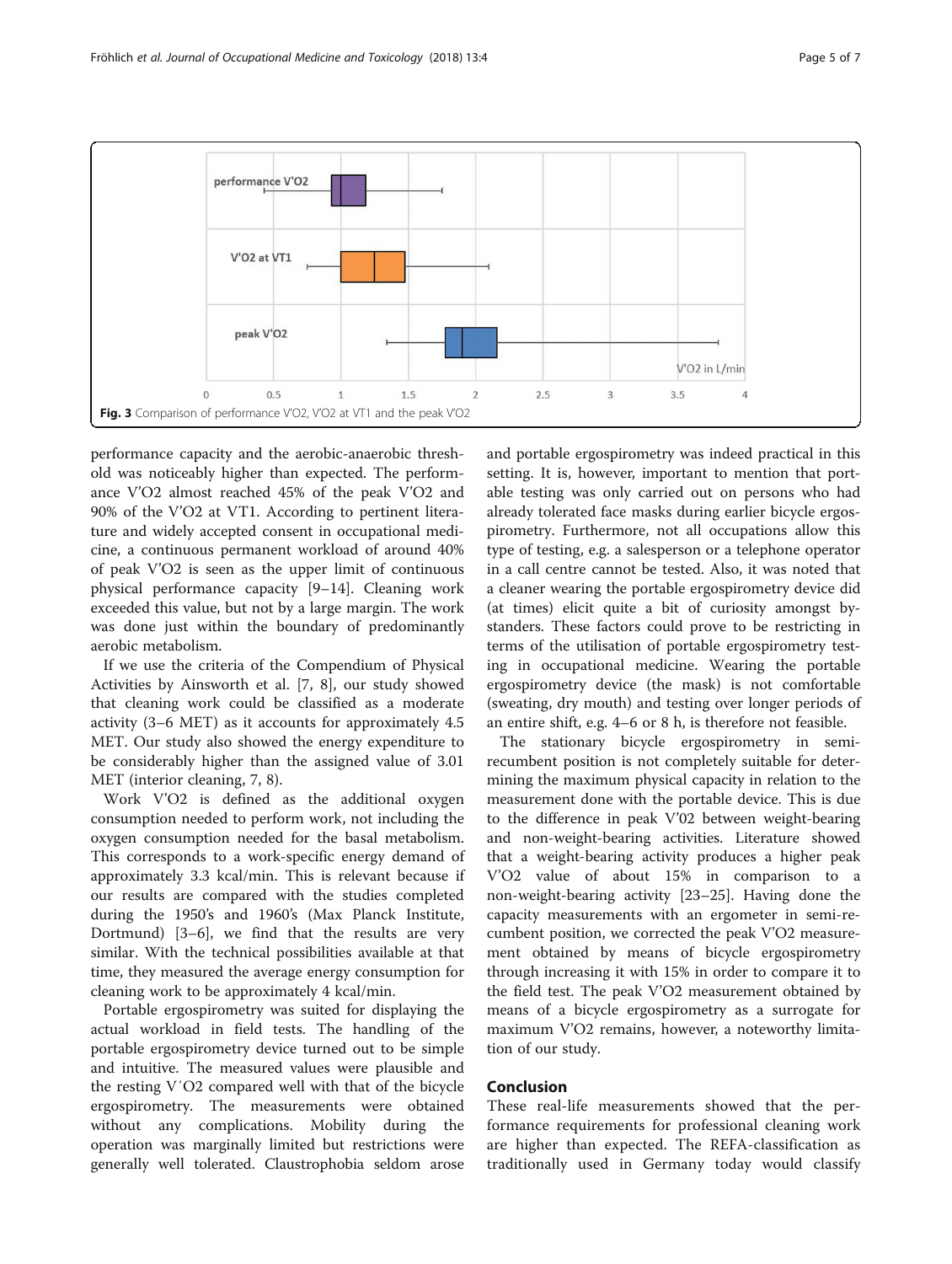<span id="page-5-0"></span>cleaning workload as "light work". Our study shows that cleaning work reached the upper limit of continuous physical capacity. Thus, we do not classify cleaning as "light" work.

We propose the introduction of an extended classification system that would compare the prevailing physical capacity of a person with the real-life demands of the occupation, based on the concept of "load to capacity". Our study showed that with the current increasing availability of stationary and portable ergospirometry the amount of physical effort needed to perform work and the physical capacity involved can be assessed, compared and studied further [\[26, 27\]](#page-6-0). In order to increase the accuracy we advise the use of a treadmill ergospirometry to obtain the maximal physical capacity.

In our opinion the present classifications do not provide an adequate representation for the workload of professional cleaning and therefore we suggest that a new term "committed activity" could be used to describe the work that was carried out at the upper limit of continuous physical capacity.

#### Abbreviations

IQR: Interquartile Range; MET: Metabolic Equivalent of Task; Peak V'O2: The highest oxygen consumption achieved in a ergospirometry; Performance V'O2: Total oxygen consumption while performing the work; REFA: Reichsausschuss für Arbeitsstudien, currently: Verband für Arbeitsgestaltung, Betriebsorganisation und Unternehmensentwicklung e. V.; RER: Respiratory Exchange Rate; Resting V′O2: Oxygen consumption needed for the basal metabolism; SD: Standard deviation; V'O2 at the VT1: Ventilatory Threshold 1. The point where lactate starts to accumulate but can be cleared; V'O2: Oxygen consumption; Work V'O2: Additional oxygen consumption needed to perform work, not including the oxygen consumption needed for the basal metabolism

#### Acknowledgements

We thank the following institutions and persons for their respective contributions:

The Knappschaft-Bahn-See Klinik, Borkum for the use of their facilities. Cortex, Leipzig, for the use of the Metamax 3B device®.

Jan Fuge, BREATH - Member of the German Center for Lung Research (DZL) Medizinische Hochschule Hannover, for his help with the statistics. Susanne Lindemann for her help in sourcing the reference material from the

1950's and 1960's (Max Planck Institute, Dortmund).

#### Funding

We received financial support from the "Norddeutsche Gesellschaft für Pneumologie (NdGP)" and "Niedersächsischer Verein zur Bekämpfung der Tuberkulose e.V".

### Availability of data and materials

The datasets generated and/or analysed during the current study are not publicly available, but are available from the corresponding author on reasonable request.

#### Authors' contributions

The examinations were mainly performed and interpreted by the corresponding author. All results were reviewed and validated by a second investigator, Rolf Kroidl. All authors contributed to writing the manuscript. All authors read and approved the final manuscript.

#### Ethics approval and consent to participate

The study was presented to and approved by the ethical committee of "Medizinische Hochschule Hannover". All patients gave informed consent for the participation before study entry.

#### Consent for publication

All patients gave informed consent for the publication before entering the study.

## Competing interests

The authors declare that they have no competing interests.

## Publisher's Note

Springer Nature remains neutral with regard to jurisdictional claims in published maps and institutional affiliations.

#### Author details

1 Department of Respiratory Medicine, Medizinische Hochschule Hannover, Carl-Neuberg Str. 1, 30625 Hannover, Germany. <sup>2</sup>Stade, Germany.

## Received: 8 June 2017 Accepted: 9 January 2018 Published online: 19 January 2018

#### References

- 1. 54th World Health Assembly (WHA 54.21), 2001. International classification of functioning, disability and health.
- 2. Die REFA-Klassifikation, Verband für Arbeitsgestaltung, Betriebsorganisation und Unternehmensentwicklung e. V. Der ärztliche Reha- Entlassungsbericht: Deutsche Rentenversicherung; 2015. [http://www.deutsche-rentenversicherung.](http://www.deutsche-rentenversicherung.de/cae/servlet/contentblob/215334/publicationFile/2078/download_leitfaden_einheitl_e_bericht.pdf) [de/cae/servlet/contentblob/215334/publicationFile/2078/download\\_leitfaden\\_](http://www.deutsche-rentenversicherung.de/cae/servlet/contentblob/215334/publicationFile/2078/download_leitfaden_einheitl_e_bericht.pdf) [einheitl\\_e\\_bericht.pdf.](http://www.deutsche-rentenversicherung.de/cae/servlet/contentblob/215334/publicationFile/2078/download_leitfaden_einheitl_e_bericht.pdf) Accessed 15 Jan 2018.
- 3. Lehmann G, Müller EA, Spitzer H. Der Calorienbedarf bei gewerblicher Arbeit. Arbeitsphysiologie. 1950;14:166–235.
- 4. Lehmann G, Kwilecki CG. Untersuchung zur Frage des maximal zumutbaren Energieverbrauches arbeitender Frauen. Arbeitsphysiologie. 1959;17:438–51.
- 5. Müller EA. Werkzeug, Leistung und Energieverbrauch beim Schraubenziehen. Arbeitsphysiologie. 1952;14:477–88.
- 6. Hettinger T, Wirths W. Der Energieverbrauch beim Hand und Motorpflügen. Arbeitsphysiologie. 1953;15:41–6.
- 7. Ainsworth BE, et al. Compendium of physical activities: an update of activity codes and MET intensities. Med Sci Sports Exerc. 2000;32:498–516.
- Ainsworth BE, Haskell WL, Leon AS. Compendium of physical activities: classification of energy costs of human physical activities. Med Sci Sports Exerc. 1993;25(1):71–80.
- 9. Ortega F, Montemayor T, Sanchez A, Cabello F, Castillo J. Role of cardiopulmonary exercise testing and the criteria used to determine disability in patients with severe COPD. Am J Respir Crit Care Med. 1994;150:747–51.
- 10. American Thoracic Society. Evaluation of impairment/disability secondary to respiratory disease. American Review Respiratory Disease. 1982;126:945–51.
- 11. American Thoracic Society. Evaluation of impairment/disability secondary to respiratory disorders. American Review Respiratory Disease. 1986;133:1205–9.
- 12. Killian KJ, Summers E, Jones NL, Campbell EJM. Exercise capacity and Ventilatory, circulatory and symptom limitations in patient with chronic airflow limitation. American Review Respiratory Disease. 1990;1992:935–40.
- 13. Medical Section of the American Lung Association. Guidelines for the Evaluation of Impairment/Disability in Patients with Asthma. Am Rev Respir Dis. 147(4):1056–61.
- 14. González CM, Barcala FJG, Ramírez JB, Ros IG, Michavila IM, Martínez CO, Rodríguez-Moro JMG, Portal JAR, Álvareza RF. Recommendations for fitness for work medical evaluations in chronic respiratory patients. Arch Bronchopneumol. 2013;49(11):480–90.
- 15. Harvey DG, Kraemer JL, Sharratt MT, Hughson RL. Respiratory gas exchange and physiological demands during a fire fighter evaluation circuit in men and women. Eur J Appl Physiol. 2008;103(1):89–98.
- 16. Williams-Bell FM, Villar R, Sharratt MT, Hughson RL. Physiological demands of the firefighter candidate physical ability test. Med Sci Sports Exerc. 2009; 41(3):653–62.
- 17. Christie CJ. A field investigation of physical workloads imposed on harvesters in south African forestryDissertation. Submitted in fulfillment of the requirements for the Degree Doctor of Philosophy. Grahamstown: Department of Human Kinetics and Ergonomics, Rhodes University; 2006.
- 18. Christie CJ, Scott PA. Metabolic responses of south African soldiers during simulated marching with sixteen combinations of speed and backpack load. Mil Med. 2005;170(7):69–76.
- 19. Preisser A, Zhou L, Velasco Garrido M, Harth V. Measured by the oxygen uptake in the field, the work of refuse collectors is particularly hard work: